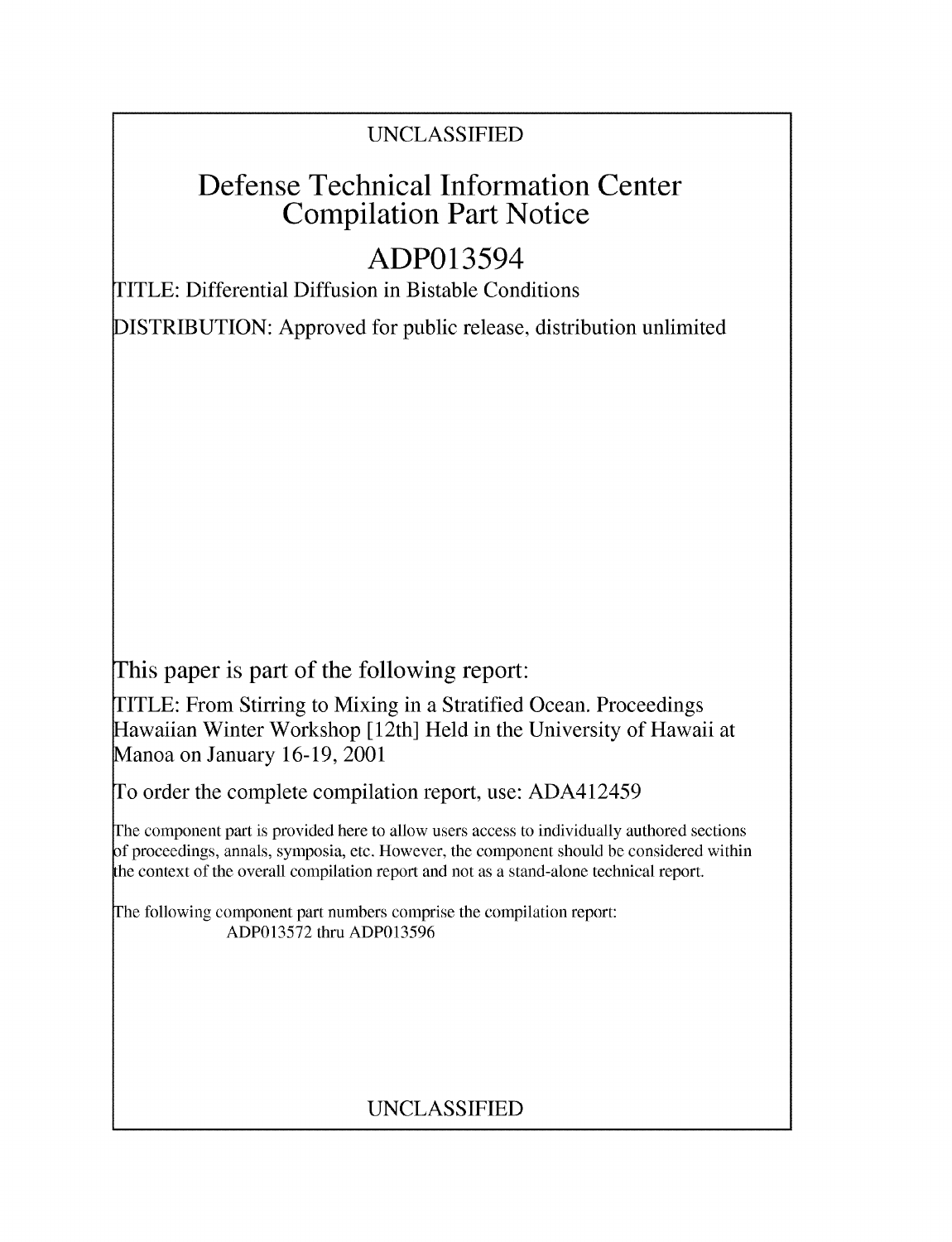### Differential diffusion in bistable conditions

Greg Holloway, Ann Gargett, and Bill Merryfield

Institute of Ocean Sciences, Sidney BC, Canada

Abstract. Double diffusive phenomena, due to the difference in molecular conduction coefficients for heat and for ion concentrations in sea water, are widely known. These include salt fingering and diffusive convection which occur when either temperature or salinity is destabilizing while the other (salinity or heat) is stabilizing. Less well known, less dramatic in their occurrence, but far more widespread are circumstances where both temperature and salinity are stabilizing and yet the differences in molecular conduction lead to systematic differences in turbulent transport rates. "Differential diffusion" has been seen in laboratory experiments, in ocean observations and in numerical simulations. Here we examine differential diffusion in terms of turbulence-induced restratifying (up-gradient) fluxes.

salt (ion concentration) experience very different coeffi-<br>cients of molecular conduction. Heat conduction has about observation of differential diffusion in the ocean is hugely cients of molecular conduction. Heat conduction has about  $100 \times$  larger coefficient than ionic conduction. As both technically difficult, and first results are just now being heat and salt determine density circumstances arise where reported by Nash and Moum (2001). heat and salt determine density, circumstances arise where reported by *Nash and Moum* (2001).<br>the potential density profile  $Q(z)$  is stable although the con-<br>Attempting to quantify differential diffusion, one may the potential density profile  $p(z)$  is stable although the con-<br>tribution from either temperature  $T(z)$  or salinity  $S(z)$  employ direct numerical simulations. A major challenge tribution from either temperature  $T(z)$  or salinity  $S(z)$  employ direct numerical simulations. A major challenge<br>would by itself be gravitationally unstable. Many studies to this approach is the necessity to resolve widel would, by itself, be gravitationally unstable. Many studies to this approach is the necessity to resolve widely disparate<br>and a large literature have addressed these doubly diffusive scales, with the dissipation scale for and a large literature have addressed these doubly diffusive scales, with the dissipation scale for S nearly 100 times<br>phenomena as Kelley (2001) has reviewed at this work-<br>smaller than the dissipation scale for T, itself phenomena, as *Kelley* (2001) has reviewed at this work-

*S(z)* are stabilizing. While lateral intrusive instabilities cal simulations was performed by *Merryfield et al.* (1998) may occur, most double diffusive phenomena are not al-<br>lowed. The prevailing view is that both  $T$  and  $S$  are simply of one horizontal coordinate, *i.e.*, two-dimensionalizing the lowed. The prevailing view is that both  $T$  and  $S$  are simply mixed by occasional background turbulence. Turbulent problem. By not resolving three dimensions, more com-<br>diffusivities for  $T$  and for  $S$  are assumed to be equal puting resource could be applied to wider range of scale diffusivities for  $T$  and for  $S$  are assumed to be equal. However prevalent this view, it may not be quite so. in two dimensions.<br>Do the differences of molecular conduction cause dif-<br>Forcing with random velocity fields, Merryfield et al.

Do the differences of molecular conduction cause differences for the turbulent (advective part) fluxes? Labora- found results consistent with laboratory observations, tory evidence and numerical experiments show that they namely that turbulent fluxes (not including explicit diffudo. In early experiments, *Turner* (1968) mechanically sive fluxes driven by background gradients) transferred agitated a fluid stratified with respect to  $T$  and, separately, heat more rapidly than salt. Differential transfer rates were a fluid stratified with respect to  $\overline{S}$ , taking care that the two explored as dependent upon flow parameters. However, stratifications were initially the same. Under the same stratifications were initially the same. Under the same these results were subject to doubt because the two-<br>mechanical agitation it was found that  $T$  was mixed more dimensionalization very much alters the nature of "tur mechanical agitation, it was found that  $T$  was mixed more efficiently than S by an amount greater than could be at-<br>tributed to molecular conduction. Later Altman and Gar-<br>scales. tributed to molecular conduction. Later, *Altman and Gar-*<br>gett (1980) performed similar experiments in which a tank As far as computing resources have allowed, we have *gett* (1980) performed similar experiments in which a tank

Introduction **Introduction** was initially stably stratified with respect to both T and S, arranged so that both made the same initial contribution to Double diffusion occurs in the ocean because heat and stratification. Again it was seen that  $T$  mixed more readily

shop.<br>Over the major part of the ocean interior both  $T(z)$  and velocity field. A limited investigation based upon numeri-Over the major part of the ocean interior, both  $T(z)$  and velocity field. A limited investigation based upon numeri-<br>a are stabilizing While lateral intrusive instabilities cal simulations was performed by *Merryfield et* 

now performed a suite of experiments in fully three dimen-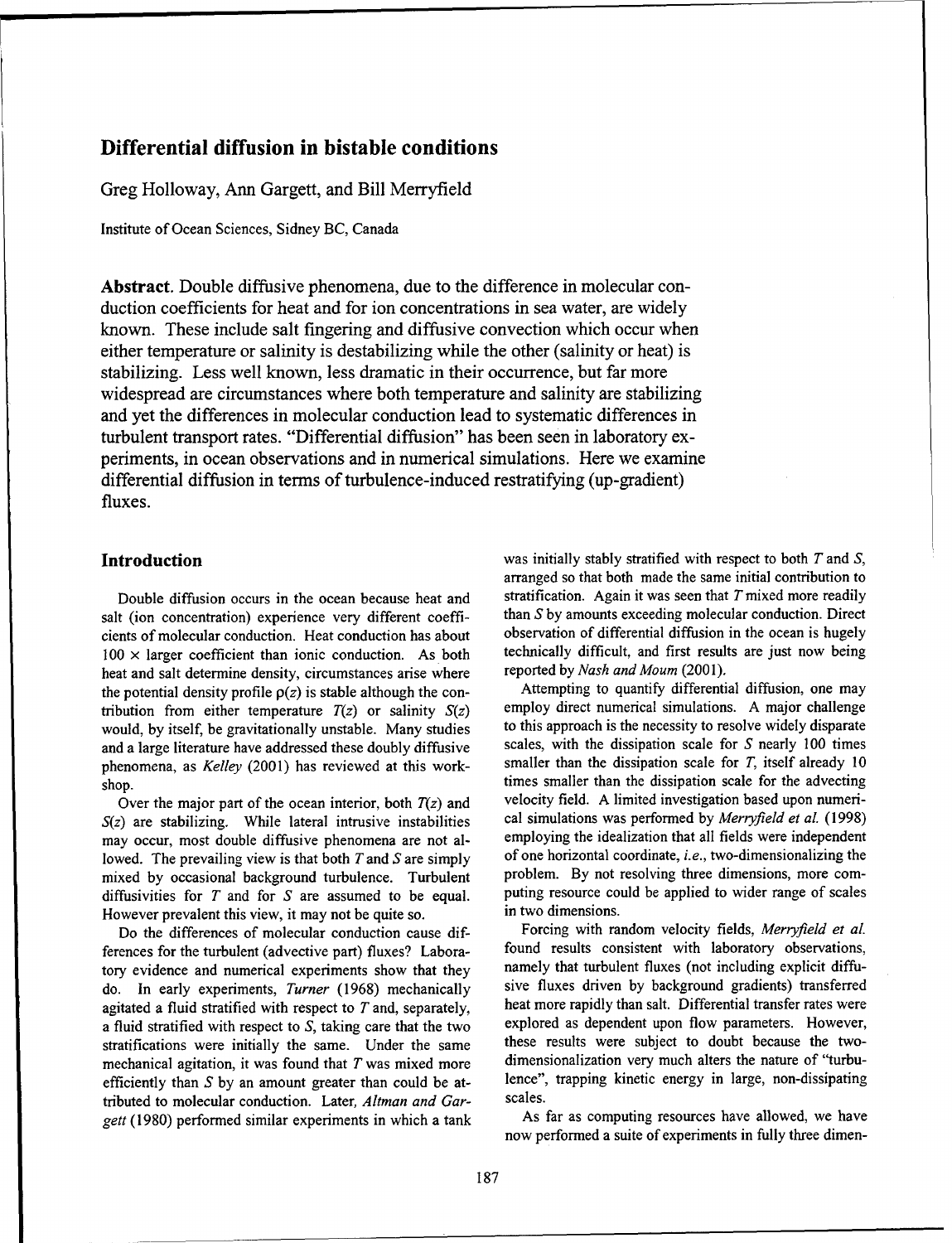experiments and a schematic explanation to account for the occurrence of differential diffusion. The initial use of the initial use adjusted for experiments

$$
\frac{\partial \mathbf{u}}{\partial t} + (\mathbf{u} \bullet \nabla) \mathbf{u} = -\frac{1}{\rho_0} \nabla p + \frac{\rho}{\rho_0} g + v \nabla^2 \mathbf{u}
$$
 (1)

$$
\nabla \cdot \mathbf{u} = 0 \tag{2}
$$

$$
\frac{\partial T}{\partial t} + (\mathbf{u} \bullet \nabla) T = \kappa_r \nabla^2 T \tag{3}
$$

$$
\frac{\partial S}{\partial t} + (\mathbf{u} \bullet \nabla) S = \kappa_s \nabla^2 S \tag{4}
$$

ity,  $\rho$  is density,  $p$  is pressure,  $g$  is gravity,  $v$  is viscosity, only a representative case from 3D simulations. Figures 1  $\kappa_T$  and  $\kappa_S$  are coefficients of explicit diffusion, and we and 2 show evolution in time of several spectral bands assume a linear equation of state  $f''$  from cross-spectra  $-w'T'$  and  $w'S'$ .

$$
\rho = \rho_0 \left[ 1 - \alpha \left( T - T_0 \right) + \beta \left( S - S_0 \right) \right] \tag{5}
$$

*T* and *S* are expanded about a prescribed (non-varying) 800 background

$$
T(x, y, z) = \Gamma_{\gamma} z + T'(x, y, z)
$$

$$
S(x, y, z) = \Gamma_s z + S'(x, y, z)
$$
 (7)

such that  $\sim$  200  $\sim$  200  $\sim$  200  $\sim$  200  $\sim$  200  $\sim$  200  $\sim$  200  $\sim$  200  $\sim$  200  $\sim$  200  $\sim$  200  $\sim$  200  $\sim$  200  $\sim$  200  $\sim$  200  $\sim$  200  $\sim$  200  $\sim$  200  $\sim$  200  $\sim$  200  $\sim$  200  $\sim$  200  $\sim$  200  $\sim$ 

$$
R_{\rho} = \alpha \Gamma_{\tau} / \beta \Gamma_{s} = -1
$$

with dealiasing, using filtered leapfrog timestepping. Viscous and diffusive terms are represented by exponential downgradient in T (usual "mixing"). A half-buoyancy period, integrating factors in Fourier space. The great difficulty,  $\pi/N$ , occurs at about  $t=0.8$  Arrows mark times displayed in Figeven in our age of modern computing, is that the requisite  $ure 3$ . range of scales one should wish to resolve in 3-space exceeds computational resource. At our highest resolution, we employ 160 gridpoints in each dimension for velocity **Why?** and temperature fields while employing twice that (320 gridpoints) for salinity. Even so, for  $v = 0.01$  cm2/s,  $\kappa T$  Numerical simulations, here in 3D and previously in 2D  $=0.0014$  cm2/s and  $\Gamma$ T =10-4 °C/cm, we are compelled to *(Merryfield et al.,1998)*, are consistent with the sense of work in a cube approximately 17 cm tall with grid spacing laboratory observations. The less diffusive scalar is transabout 0.1 cm for u and T and 0.05 cm for S. For salinity ported by velocity fluctuations less effectively than the dissipation scales to be resolved, we must limit  $\tau = \kappa S / \kappa T$  to 0.1 where a more realistic value would be near 0.01.

### 188 *HOLLOWAY, GARGETT, AND MERRYFIELD*

sions. In this note we report preliminary results from these We then randomly select an isotropic initial **u** with energy spectrum approximately  $k<sup>3</sup>$ , while initial T' and S' are in which a turbulent Froude number takes values from 0.4 **Direct simulations in 3D** ("weak") to 48 ("strong"). During the subsequent decay, we diagnose vertical heat and salt fluxes, wT' and *w'S',* evaluating their cross-spectra at selected times and evaluat-We solve the Boussinesq equations without Earth's ro-<br>tation:<br>tation:<br>tation:<br> $\frac{1}{2}$  for the singlet  $\frac{1}{2}$  (2001). Here we slatch asks be given by *Gargett et al.* (2001). Here we sketch only  $key$  results and an explanation.

### Results

First, we've compared output with previous 2D experiments reported by *Merryfield et al.* (1998). For this comparison, we have rerun the earlier 2D simulations but with  $\tau=0.1$ , consistent with present 3D runs. Results (not shown here) are pleasantly reassuring, tending to confirm the value of earlier 2D simulations and suggesting that our 3D  $\tau$ =0.1 results can be extrapolated to  $\tau$ =0.01 by analogy where  $\mathbf{u}=(u,v,w)$  is velocity, T is temperature, S is salin-<br>with 2D results. For the purpose of this report, we show



Equations (1) through (4) are solved pseudo-spectrally, Figure 1. Timeseries of  $-w^2T^2$  are shown for several vertical<br>the dealization wave filteral leasting time structure wavenumber bands from red=low kz to blue=high k w'T' so that positive values represent downward flux, hence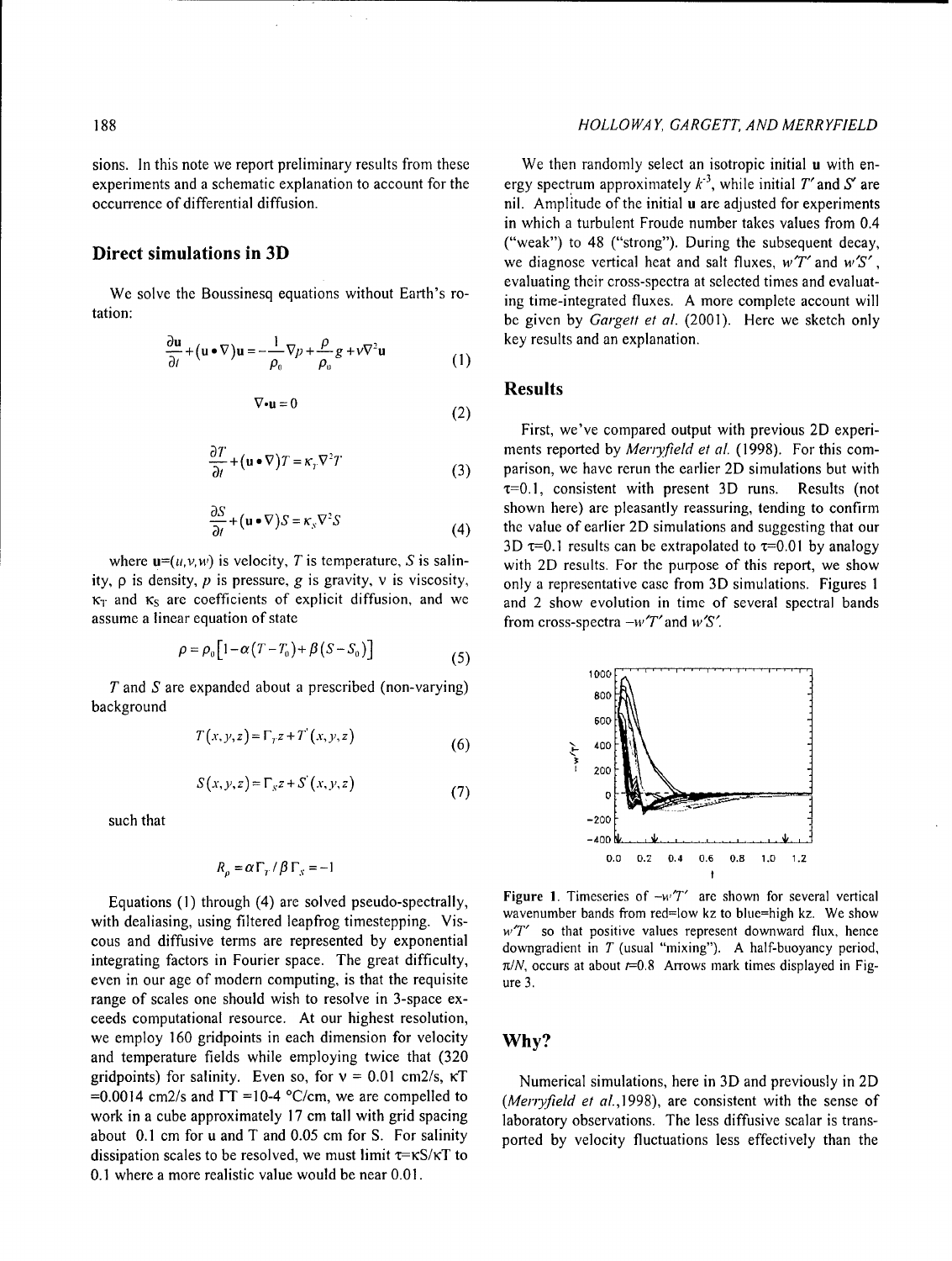

Figure 2. Timeseries of +wS' are shown as in Figure 1, plotted so sent upgradient ("restratifying") fluxes. that positive is upward flux, hence downgradient in S. To aid comparison, fluxes in each spectral band have been rescaled just after initiation. While rescaling enables the higher wavenumber bands to be displayed, one is cautioned that this enhances percep- not also the fluxes reported by *Carnevale* (this proceed-

over a range of Froude numbers 0.4 to 48 and turbulent sive tracer simply because the more diffusive tracer ex-Reynolds numbers 1 to 80, all with  $\tau$ =0.1 (not 0.01). In periences less restratification. In this case the question the higher Fr and Re cases, we obtain flux ratios from  $0.7 \text{ would move from "Why differential diffusion?" to "Why}$ to 0.9. (At lower Fr and Re, flux ratios can be 0.2 and less restratifying fluxes?" It is a question from 'Aha Huliko'a approaching the theoretical limit  $\tau$ =0.1. However, in these since more than a decade ago *(Holloway*, 1989), yet unrelow amplitude cases, the velocity fluctuation induced  $\log$  solved. transports are smaller than direct conduction.) Taking account that active oceanic turbulence typically occurs with Re greater than we are able to realize in numerical **Conclusions** simulations, and that actual salt-heat have nearer 0.01, our results are best described as not inconsistent with the ob- Until a far more confident dynamical basis is estabservational inference from *Nash and Mourn* who estimate lished, we are not able to propose a parameterization flux ratio 0.7 **±** 20%. A more complete report will be given scheme for differential diffusion in the bistable environby *Gargett et al.* (A.E. Gargett, W.J. Merryfield, and G. ment. What we show is that numerical simulations, both Holloway, Differential diffusion of T and **S:** Three- in 2D and here in 3D, confirm laboratory and oceanic ob-

all, and why it has the sense it has. One might have coefficients for heat and salt are equal except in rare inthought *ab initio* that the sense of differential diffusion stances where a double-diffusive parameterization has would be opposite to that observed. If we thought of been considered. For the large fraction of world's oceans "usual" turbulence transporting a "usual" (passive) scalar, where the environment is stable to double diffusion, the say C, then flux cross-spectra w'C' should remain of assumption of equal mixing of heat and salt is wrong. downgradient sense at all scales. Diffusivity of the scalar would cut off the high wavenumber range of  $w'C'$  and **Acknowledgments** thus a more diffusive scalar would feel less turbulent transport. Why is this not also the case for active (buoy-<br>We are grateful for support from the Office of Naval ant) tracer in stratified flow?<br>The argume is easy in Figures 1, 2 and 2 in the argument Research, grant N00014-99-1-0050.

The answer is seen in Figures 1, 2 and 3 in the prevalence of upgradient (restratifying) fluxes. Are these fluxes **Figure 3.** Cross spectra of –  $w'T'$  (thick curves) and  $w'S'$  (thin curves) are plotted versus kz at the three times marked in Figures



**t i** and 2 with blue=early, gre en=mid, red=late. Solid curves indicate downgradient ("mixing") fluxes while dashed curves repre-

tion of bands dominated by restratifying fluxes. ings)? If indeed restratifying fluxes are generic, and the restratifying sense dominates the higher wavenumber range, then diffusive suppression of higher wavenumber more diffusive scalar. 3D experiments were performed cross-spectra yields enhanced transprt of the more diffu-

dimensional numerical simulations, in preparation). servations that heat and salt do not mix equally efficiently. We pause to ask why differential diffusion happens at This is contrary to modelling practice for which the mixing